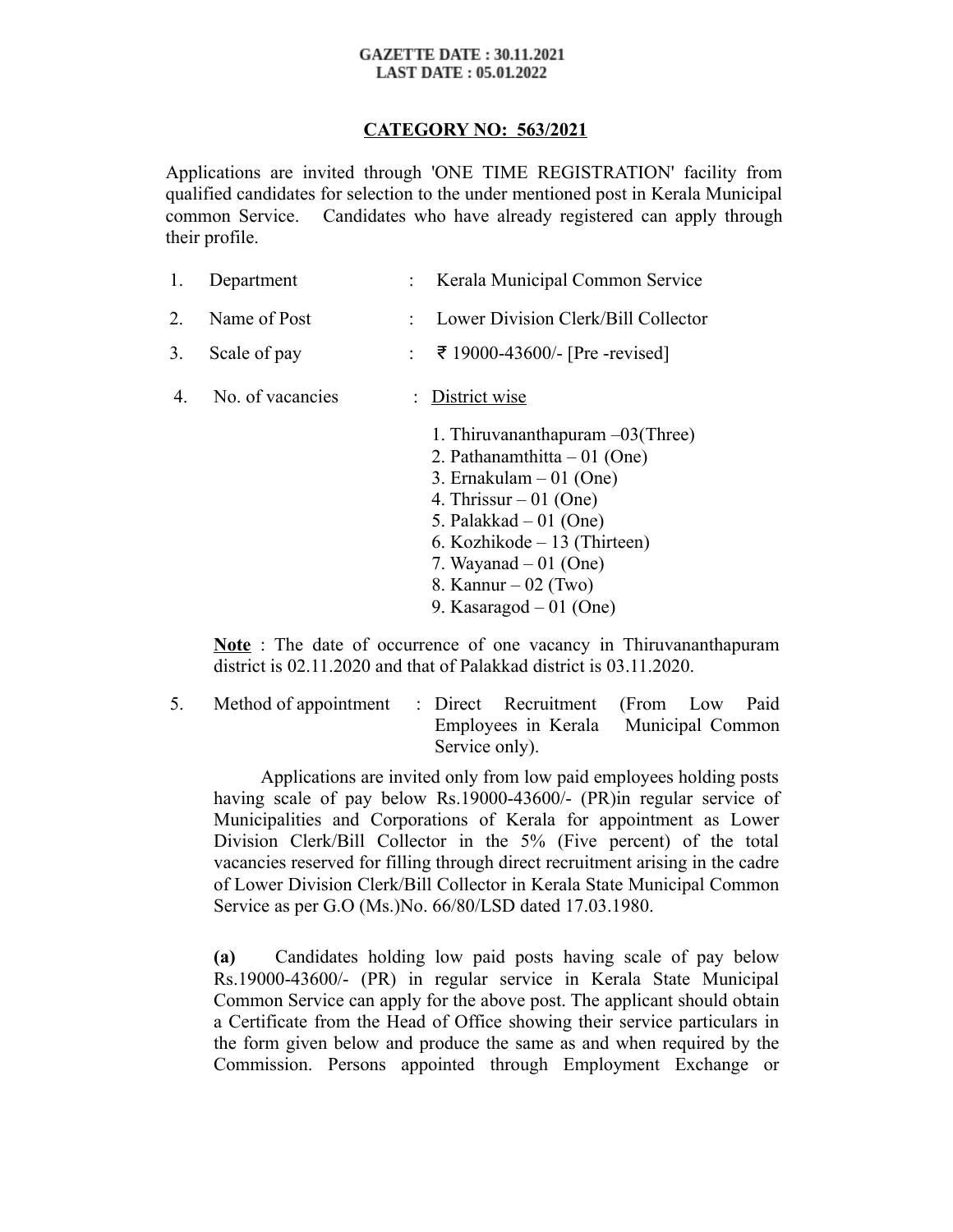otherwise and working on a temporary/provisional basis are not eligible to apply for the post in response to this notification.

## **Format of Service Certificate to be produced by candidates for recruitment as Lower Division Clerk/Bill Collector**

- 1. Name of the Candidate :
- 2. Name of post held by the applicant in Kerala : Municipal Common Service with scale of pay and the pay now drawn by the applicant
- 3. Name of the Municipality/Corporation in which : the applicant is now working
- 4. Date of entry in Kerala Municipal Common : Service
- 5. Whether he/she is a Permanent Member :

 Certified that the above details in respect of Sri/Smt ………………………….. who is a member of Kerala Municipal Common Service has been verified by me with the service particulars of the candidate and that they are found correct. He/She is eligible to apply for the post of Lower Division Clerk/ Bill Collector in Municipal Common Service as per G.O.(Ms.)66/80/LSD dated 17.03.1980.

 Signature of Head of the Office Place with the name and the Designation

Date

(Office Seal)

**(b)** Low paid employees in the State Municipal Common Service who apply under the category are exempted from the minimum general educational qualification (SSLC) and also from the age limit prescribed for the post. The candidates in this category are not entitled to the benefit of Differently abled candidates.

**(c)** The Commission will conduct a competitive test of S.S.L.C. standard and based on the marks secured by the candidates in the test, a Ranked List will be prepared in each District. Candidates who secure more than  $40\%$ marks in the test are eligible to be included in the Ranked List.

**(d)** The Rules regarding the reservation of appointment contemplated in the Rules 14-17 of part II of the Kerala State and Subordinate Service Rules 1958 are not applicable to this appointment. In case the candidates included in the Ranked List could not secure appointment before the expiry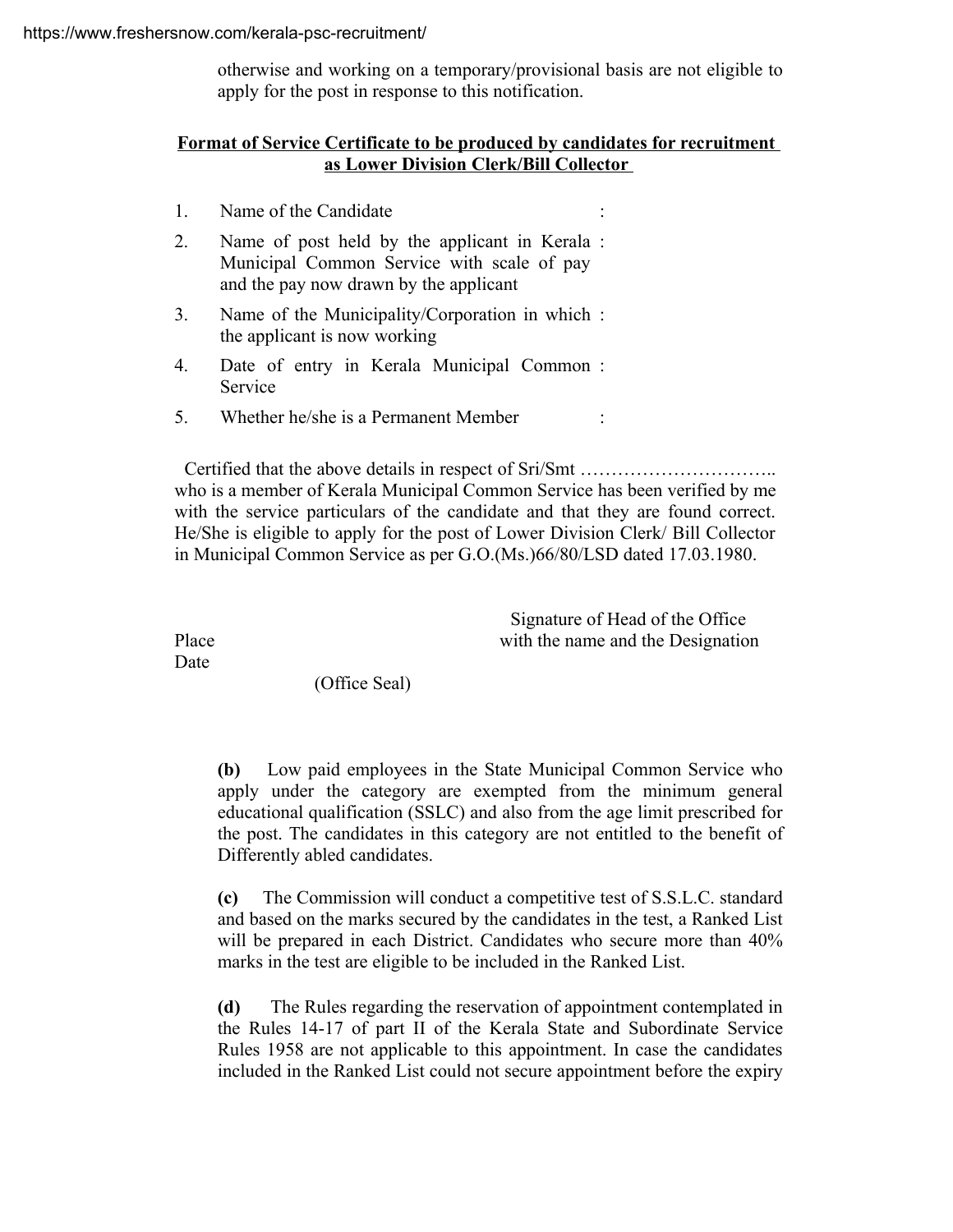of the Ranked List, the names of such candidates will be included at the top of the new Ranked List of the low paid employees drawn up by the Commission subsequently in the same order and they will be advised for appointment accordingly vide G.O.(P)No.39/89/P&ARD dated 08.12.1989.

**(e)** The selection in pursuance of this notification will be made on district wise basis subject to the special condition laid down in G.O (Ms.) No.154/71/PD dated 27.05.1971. A candidate advised for appointment in one district from the Ranked List prepared for that District is not eligible for transfer to another district for a period of 5 years from the date of commencement of regular service in the former district. Even if transfer is allowed after 5 years it will be subject to the condition laid down in G.O (Ms.) No.36/91/P&ARD dated 02.12.1991. But as per G.O (P)No. 12/96 P&ARD dated 16.03.1996 the condition of 5 years service is not applicable for the transfer to the Districts of Idukki, Wayanad and Kasargod. This concession will be available only for getting transfer to these districts but not for getting transfer out of these districts and the concession will be granted only once in the carrier of a government servant. Candidates already in Municipal Common Service holding this post in any one district are prohibited from applying in response to this notification.

### **6 Mode of submitting applications:-**

 Candidates must register as per ONE TIME REGISTRATION with the official Website of Kerala Public Service Commission **www.keralapsc.gov.in** before applying for the post. Candidates who have registered can apply by logging in to their profile using their User-ID and Password. Candidates must click on the **'Apply Now'** button of the respective posts in the Notification Link to apply for a post. The Photograph uploaded should be taken after 31.12.2011. Name of the candidate and the date of photograph taken should be printed legibly at the bottom portion. The photograph once uploaded meeting all requirements shall be valid for 10 years from the date of taking of photograph. There is no change in other instructions regarding the uploading of photographs. No application fee is required. Candidates are responsible for the correctness of the personal information and secrecy of password. Before the final submission of the application on the profile candidates must ensure correctness of the information in their profile. They must quote the User-ID for further communication with the Commission. Application submitted is provisional and cannot be deleted or altered after submission. **Candidates are advised to keep a printout or soft copy of the online application for future reference. Candidates can take the printout of the application by clicking on the link 'My applications' in their profile. All correspondences with the Commission, regarding the application should be accompanied with the print out of the application.** The application will be summarily rejected if non-compliance with the notification is found in due course of processing. Original documents to